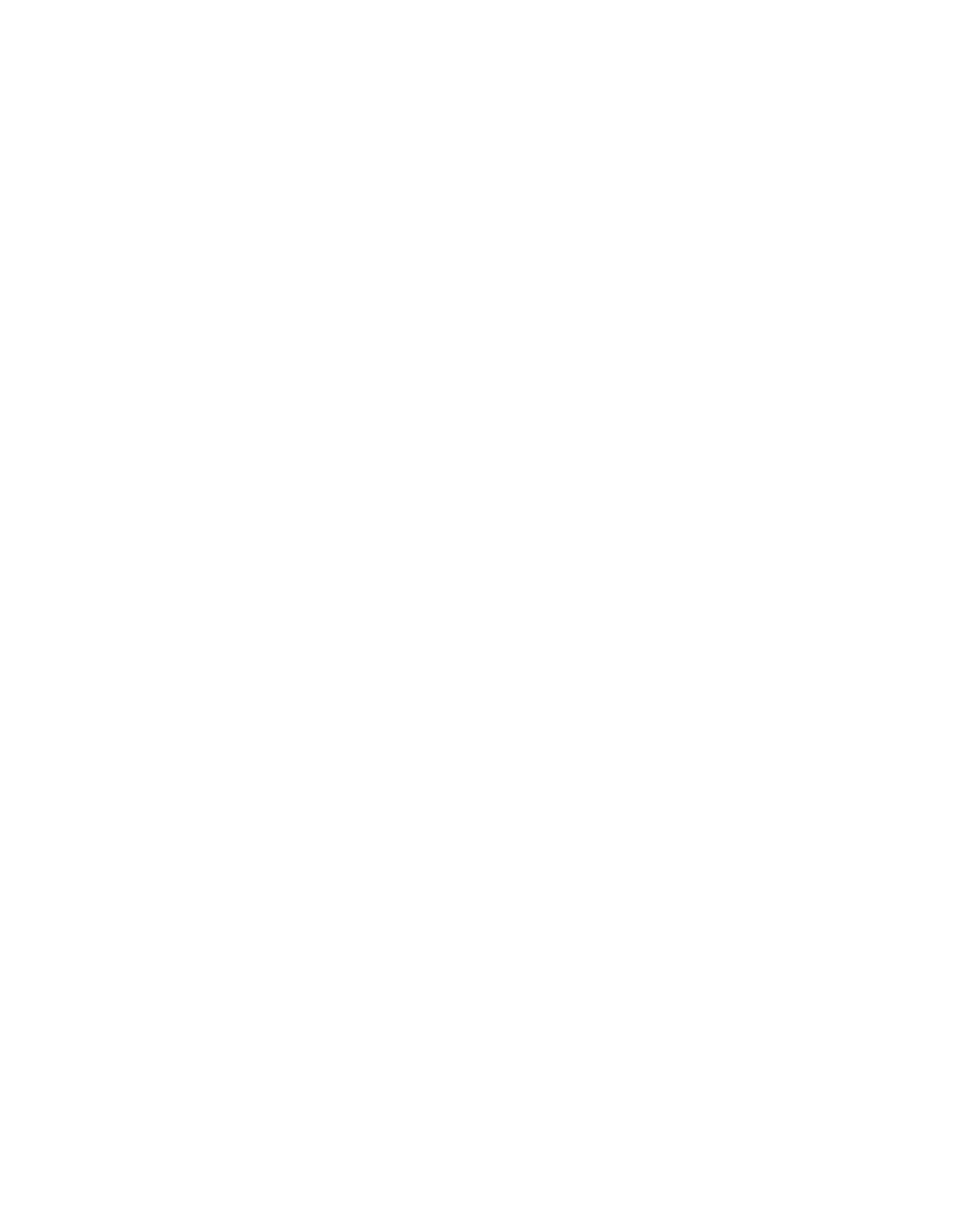## **SECTION 11293 SLIDE GATES**

### <span id="page-2-0"></span>**PART 1 - GENERAL**

- <span id="page-2-1"></span>1.01 SUMMARY
	- A. Section Includes: Slide gates and accessories.
- <span id="page-2-2"></span>1.02 DESIGN REQUIREMENTS
	- A. Gates:
		- 1. Design gate slides, frames, and yokes with a minimum safety factor of 5 for tensile, compressive, and shear stresses under design seating and unseating heads specified herein.
		- 2. Design gates to meet seating and unseating heads specified in the Slide Gate Schedule. Modify gates as necessary to meet specified design requirements.
		- 3. Gates shall meet leakage requirements of AWWA C 501 latest edition.
	- B. Slide: Maximum deflection under design seating and unseating head shall equal l/320 of span.
	- C. Yoke: Maximum deflection under design seating and unseating head and at full operating load shall equal l/360 of span.
	- D. Stem:
		- 1. Maximum slenderness ratio shall equal 200.
		- 2. Compressive strength shall equal a minimum of 2 times the rated output of the bench stand.

#### <span id="page-2-3"></span>1.03 SUBMITTALS

- A. Shop Drawings.
- B. Manufacturer's Installation Instructions: Include installation and adjustment instructions from gate manufacturer for every type of gate.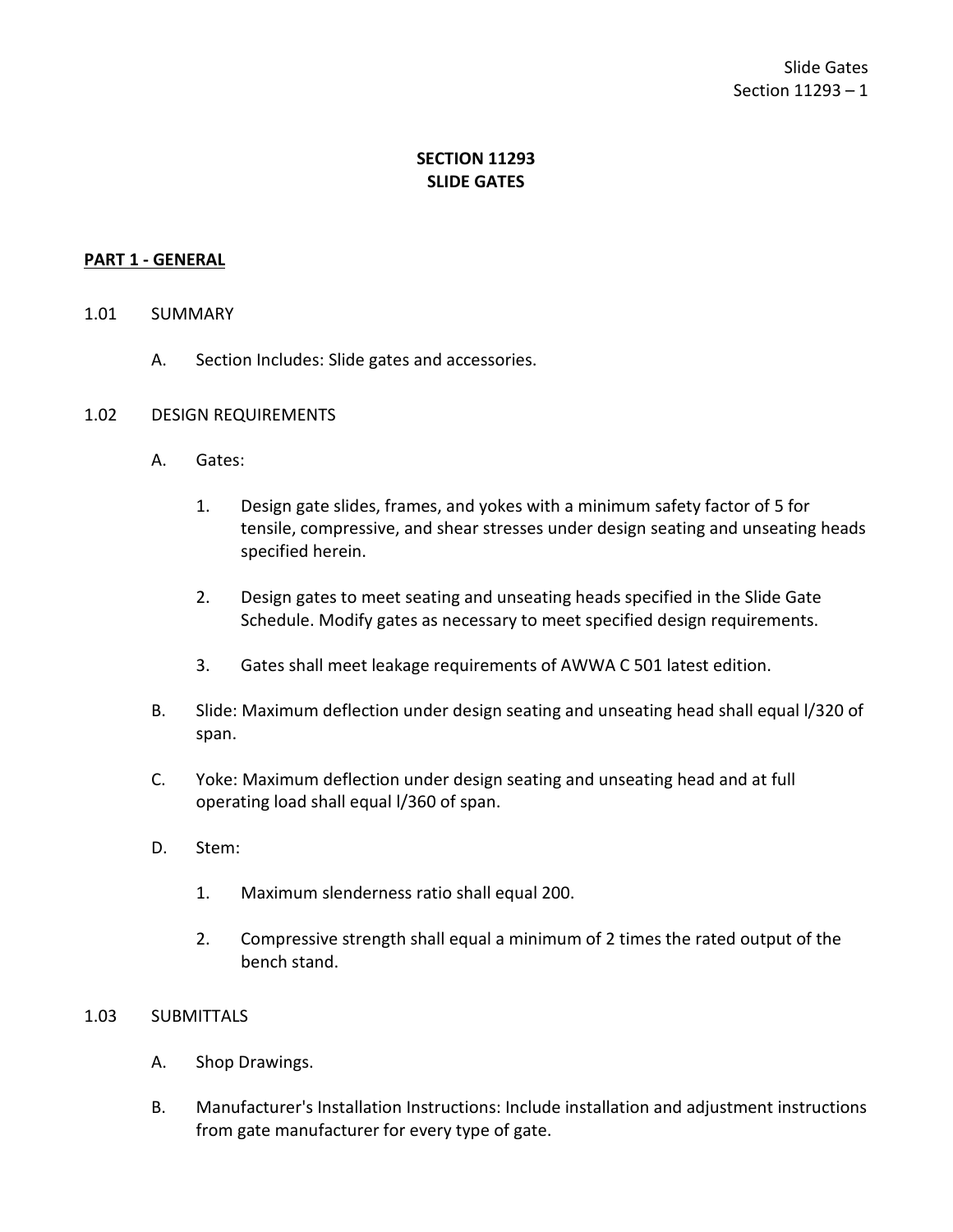Slide Gates Section 11293 – 2

#### <span id="page-3-0"></span>**PART 2 - PRODUCTS**

#### <span id="page-3-1"></span>2.01 MANUFACTURERS

- A. One of the following or equal:
	- 1. Waterman Industries, Inc., Model R.
	- 2. Rodney Hunt Company, Series 700.
	- 3. H. Fontaine, Series 20.
- B. Operators and Anchor Bolts: Provided by slide gate manufacturer.
- C. All gates in Sections 11293 and 11294: Supplied by 1 manufacturer.
- D. Resin manufactured by one of the following or equal:
	- 1. Derakane 411
	- 2. Hetron 922
	- 3. Reinchhold Dion VER 9100
	- 4. Interplastic VE 8300
- E. Fiberglass Slide:

Warminster Fiberglass or equal

#### <span id="page-3-2"></span>2.02 MATERIALS

- A. Stainless steel, ASTM A 276, Type 316. All components or structural shapes which are welded shall be Type or 316L stainless steel.
- B. Neoprene, ASTM D 2000, Grade 2 BC 510.
- C. Ultra-high molecular weight polyethylene, ASTM D 1248.
- D. Fiberglass reinforced polyester resin with resin-rich surface, ribbed as necessary to withstand maximum water heads to be encountered, using molded-structural members.
- E. Resin: Premium grade vinyl ester as recommended by the resin manufacturer for the specific operating environment.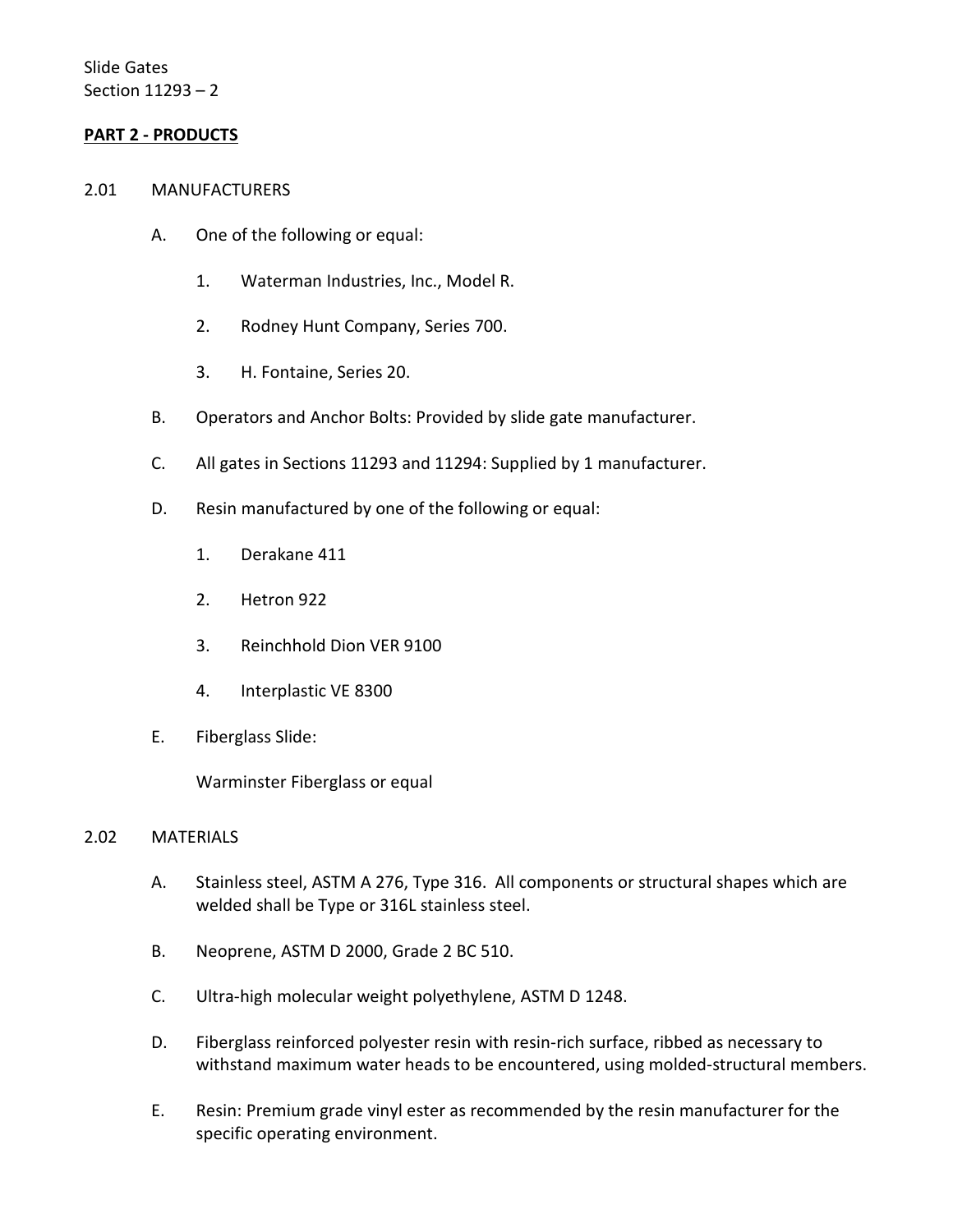### <span id="page-4-0"></span>2.03 COMPONENTS

- A. Gate Slide:
	- 1. Fabricate using Type 316 stainless steel plate with welded structural shapes reinforcement.
	- 2. Fiberglass reinforced polyester resin with resin-rich surface, ribbed as necessary to withstand maximum water heads to be encountered, using molded-in structural members. Bolted or bonded ribs will not be acceptable.
		- a) Gates up to 24 inches wide by 36 inches high: 1/4 inch thick, minimum.
		- b) Gates between 24 and 72 inches wide and between 36 and 96 inches high: 3/8 inch thick, minimum
		- c) Color: White
		- d) Color: Turquoise
- B. Fiberglass: Cut edges shall be resealed with polyester resin prior to shipment, and no unsealed edges may be exposed to the process fluid. Laminate shall have a nominal glass content of 30 percent, with the following minimal physical properties:
	- 1. Tensile strength (ASTM D-638): 14,000 psi
- C. Frames: Guides, invert members and yokes welded to form one-piece:
	- 1. Material:
		- a) Type 316 stainless steel.
		- b) Capable of providing true dimensions within tolerances and preventing binding and excessive wear of sliding parts.
	- 2. Mounting: Embedded or face mounted as scheduled in Slide Gate Schedule.
	- 3. Guide Length: Sufficient to retain at least 2/3 of gate slide when gate is in fully open position.
	- 4. Additional Supports: Not required in members above operating floor.
	- 5. Yoke to Support Bench Stand Operator: Form by 2 angles welded to gate frame.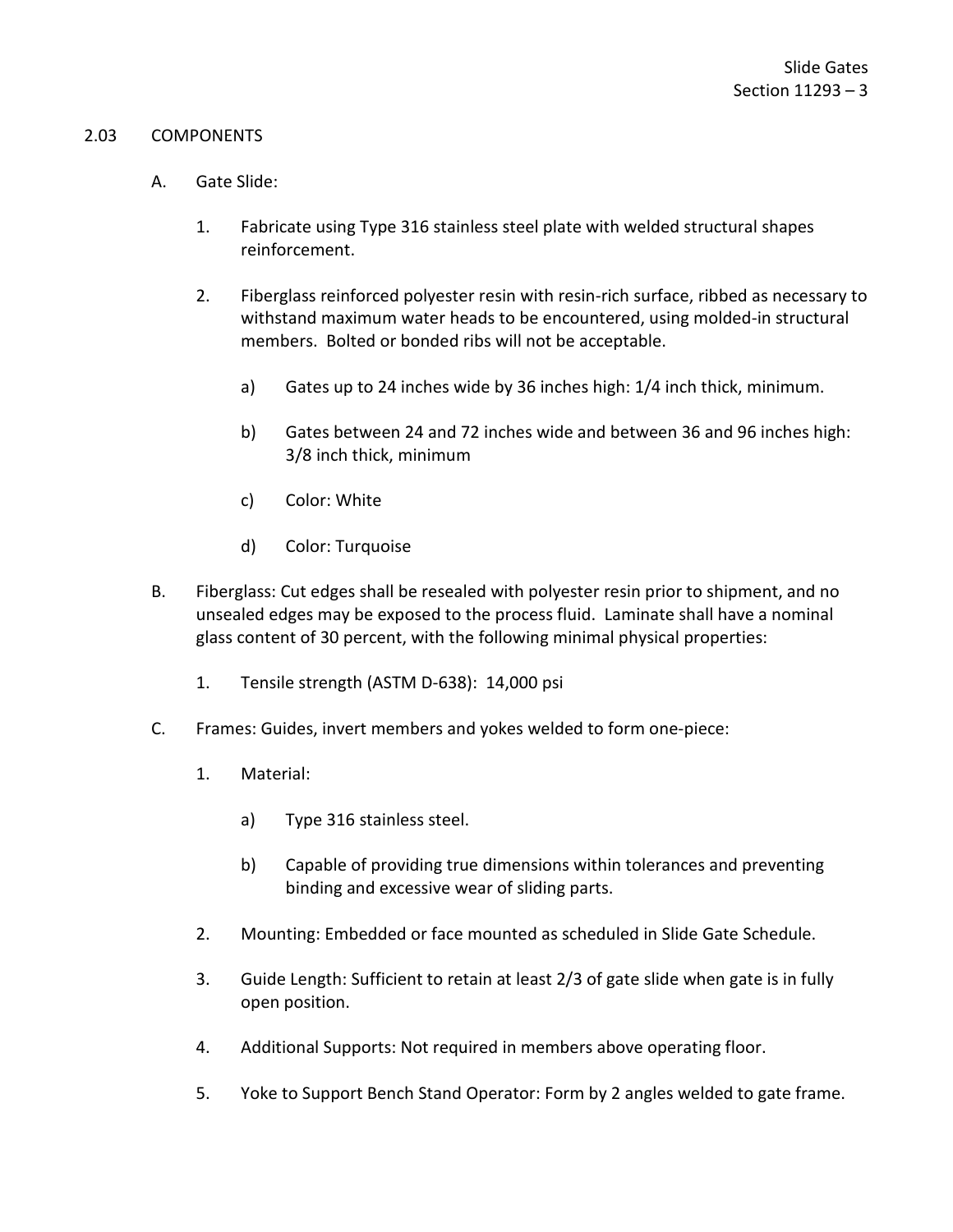- 6. Yoke Arrangement: Capable of allowing removal of slide.
- D. Stem:
	- 1. Material: Type 316 stainless steel.
	- 2. Diameter: Capable of withstanding anticipated opening and closing thrusts under head scheduled.
	- 3. Length: Capable of permitting easily installation and removal.
- E. Frame Seals:
	- 1. Self-adjusting ultra-high molecular weight polyethylene or adjustable J-bulb seals around perimeter of gate slide. Use only J-bulb seals when an unseating head condition exists.
	- 2. Hold seals in place by Type 316 stainless steel bar and fasteners.
	- 3. Set seals to be slightly compressed with slide in closed position.
	- 4. Seals shall be fully field adjustable and replaceable.
	- 5. Provide invert seal for all downward (weir) gates.
	- 6. Provide top seal for all standard upward opening gates.
- F. Bottom Seal: Resilient neoprene or Buna N seal compressed by closing action of gate slide against stop plate for all standard upward opening gates.
- G. Fasteners: Type 316 stainless steel.
- H. Operators: As scheduled in Slide Gate Schedule and as specified in accordance with Section 13446.
- I. Anchor Bolts: Type 316 stainless steel, hooked end type, of sufficient quantity and length to anchor the gate.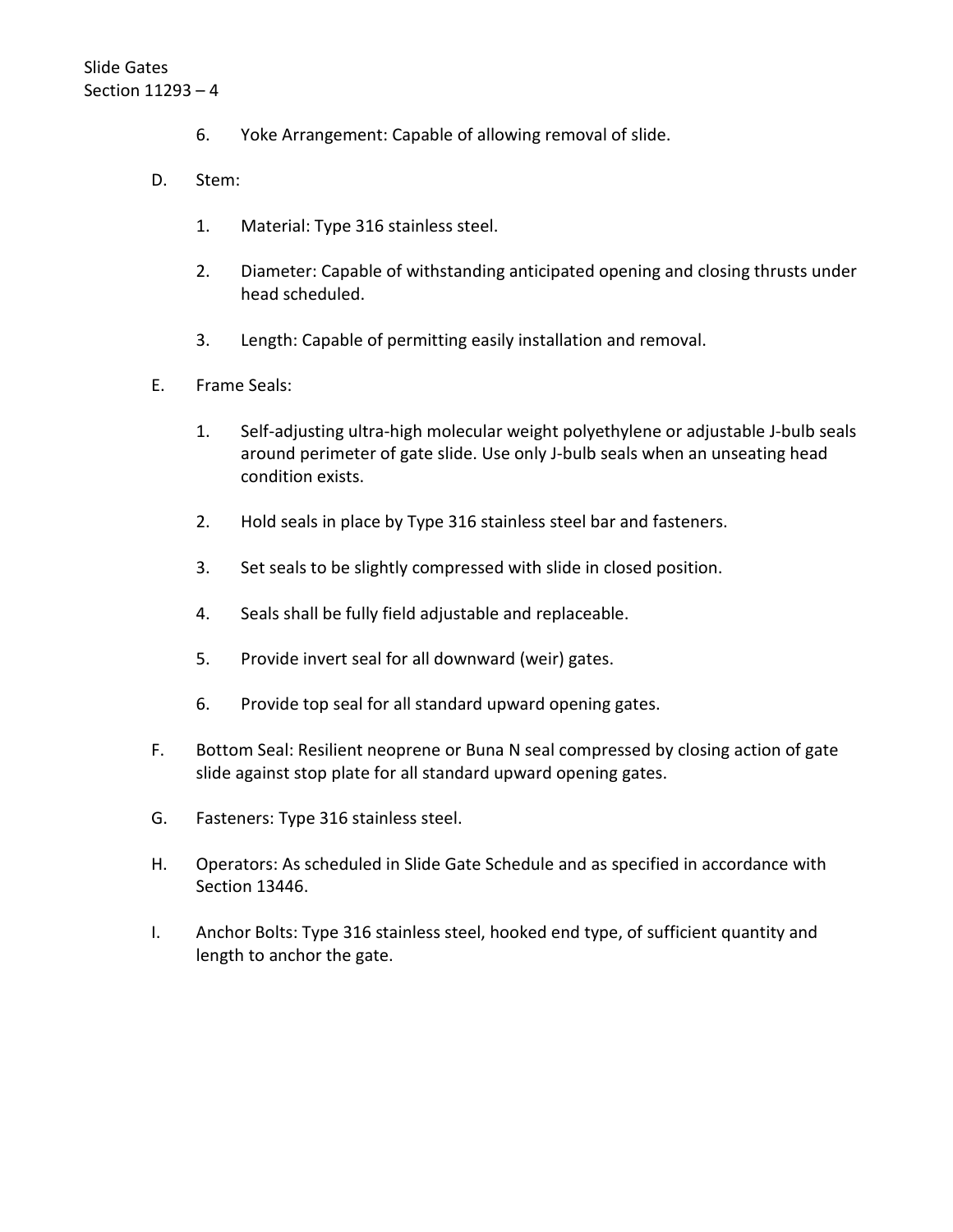### <span id="page-6-0"></span>**PART 3 - EXECUTION**

## <span id="page-6-1"></span>3.01 FIELD QUALITY CONTROL

- A. After installation and checking, run each gate through at least 2 full cycles from closed position to fully open and back to closed position.
- <span id="page-6-2"></span>3.02 SLIDE GATE SCHEDULE (SEE ATTACHED)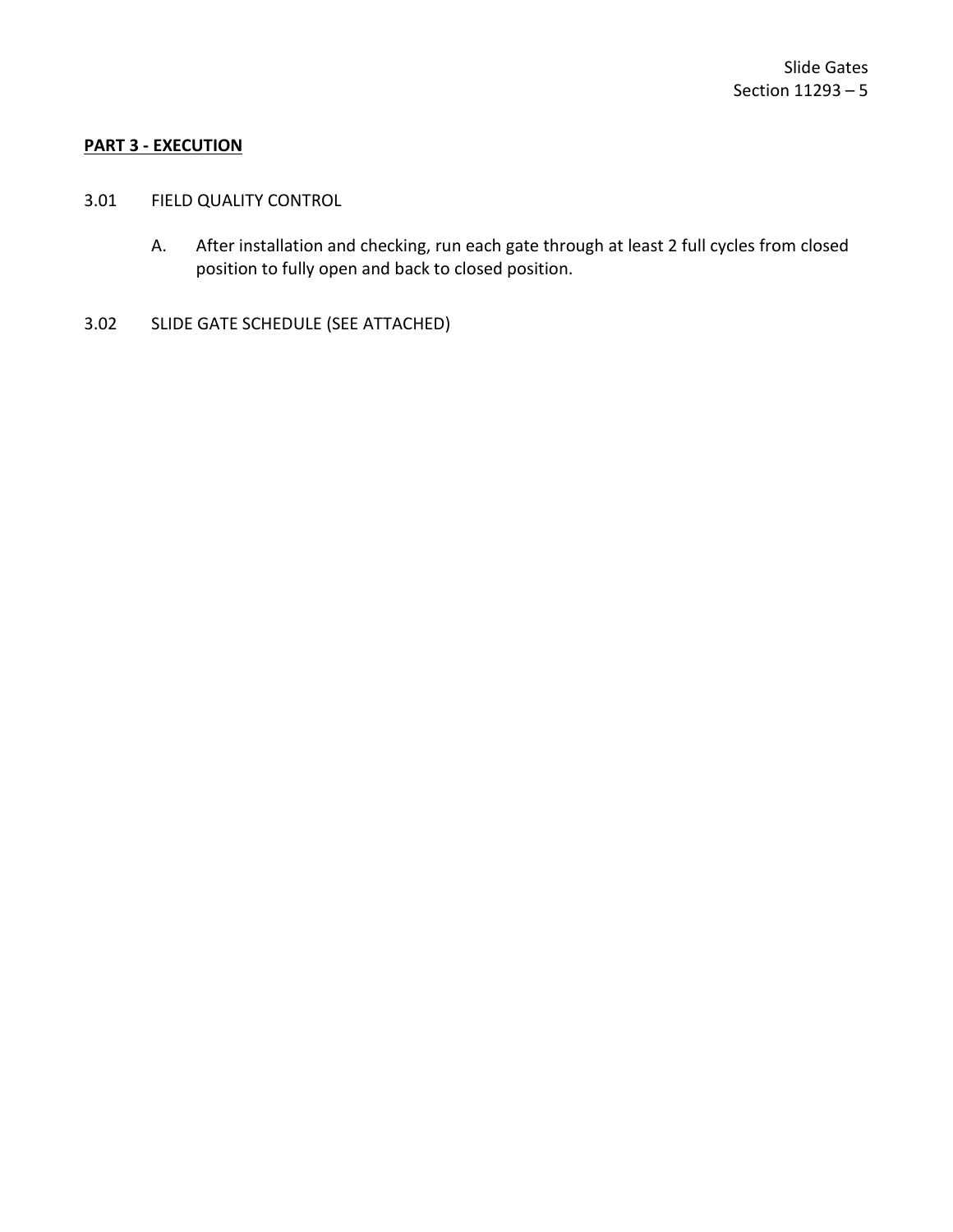Slide Gates Section  $11293 - 6$ 

[PAGE LEFT INTENTIONALLY BLANK]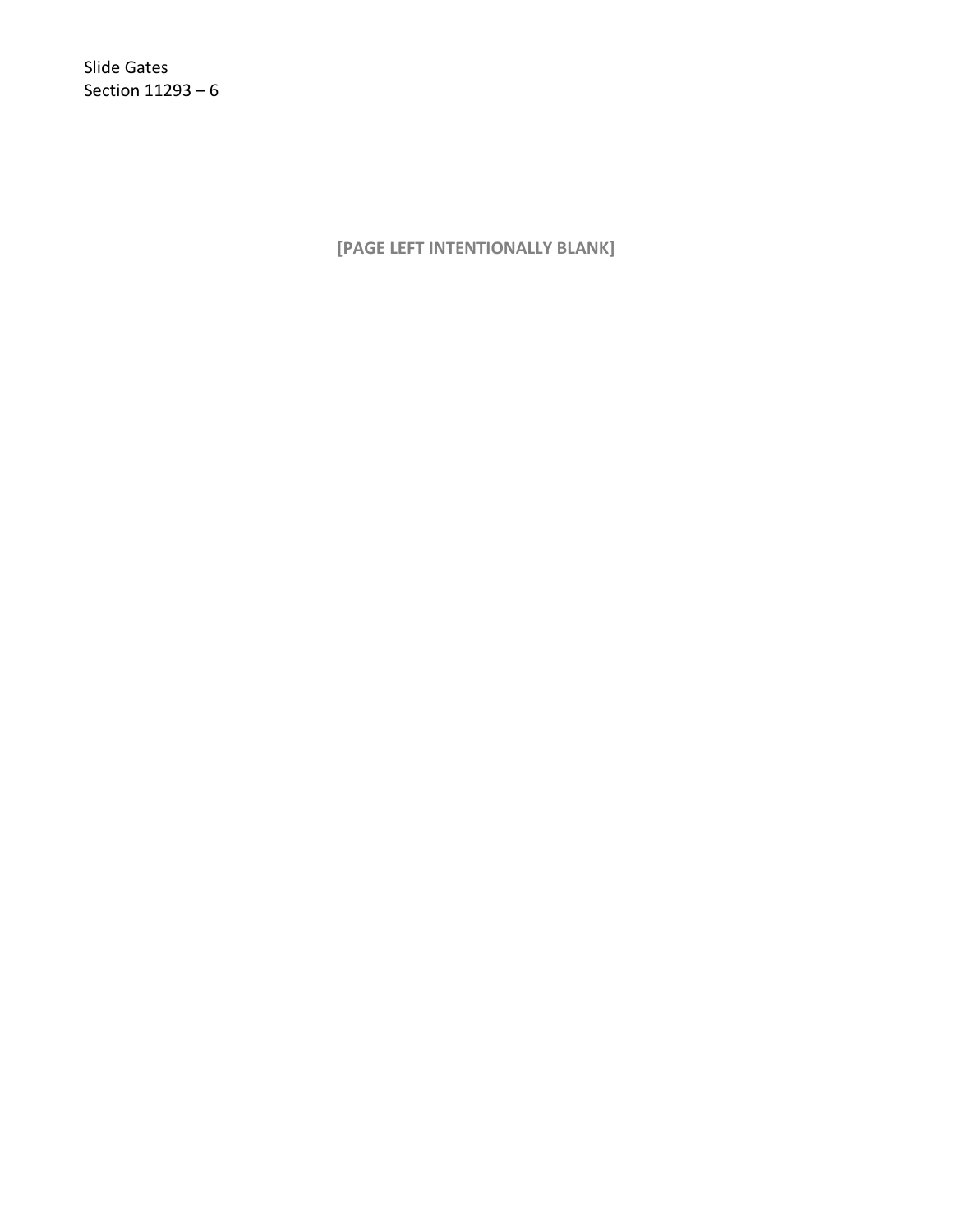## Slide Gates Section 11293 – 7

# **SLIDE GATE SCHEDULE**

| <b>MARK NO</b><br>EQUIP. | $\overline{a}$<br>DWG.<br>REF. | DWG.<br>STANDARD<br>REF.<br>$\dot{9}$ | <b>ALC</b>     | <b>INCHES</b><br><b>WIDTH</b><br>$\mathbf{A}^{\prime\prime}$    | <b>INCHES</b><br><b>HEIGHT</b><br>$\mathbf{a}_n$ | <b>INCHES</b><br>HEIGHT<br>ڹؠ | <b>INCHES</b><br>"D"HEIGHT | <b>INCHES</b><br>HEIGHT<br>$\tilde{\epsilon}$ | WATER<br>EET<br>SEAT,<br>ŏ<br><b>DEPTH</b><br>GATE<br><b>MAX. I</b><br>FROM | FRAME<br>ŏ<br>TYPE | CLOSURE<br>ŏ<br>TYPE | <b>OPER-ATOR</b> | <b>REMARKS</b>                             |
|--------------------------|--------------------------------|---------------------------------------|----------------|-----------------------------------------------------------------|--------------------------------------------------|-------------------------------|----------------------------|-----------------------------------------------|-----------------------------------------------------------------------------|--------------------|----------------------|------------------|--------------------------------------------|
| 1.                       | SD-8755                        | 326                                   | $\overline{2}$ | <b>SEE REFERENCE</b><br><b>DRAWING FOR</b><br><b>DIMENSIONS</b> |                                                  |                               |                            |                                               |                                                                             | <b>SS</b>          | <b>FB</b>            | <b>FS</b>        | Aeration Tanks 1 & 2                       |
| 2.                       | SD-2579                        | 326                                   | $\mathbf{1}$   |                                                                 |                                                  |                               |                            |                                               |                                                                             | <b>SS</b>          | <b>FB</b>            | <b>FS</b>        | <b>Aeration Tank 5</b>                     |
| 3.                       | SD-8755                        | P710                                  | 12             |                                                                 |                                                  |                               |                            |                                               |                                                                             | $ -$               | <b>FB</b>            | $ -$             | Replace Seals only on Primary<br>Clarifier |
| 4.                       | SD-2579 *                      | P710                                  | $\overline{2}$ |                                                                 |                                                  |                               |                            |                                               |                                                                             | <b>SS</b>          | <b>FB</b>            | <b>HW</b>        | <b>Chlorine Contact Tank</b>               |

#### <span id="page-8-0"></span>Footnotes

2. Type of Frame: Sample of Frame: Sample of Frame: Sample of HW = Handwheel

SC = Self-Contained CO = Crank Operator

- 
- 

FB = Flush Bottom DO = Downward Opening

NSC = Non Self-Contained IFS = Interconnected Floor Stands

SB = Spigot Back MOD = Modulating Motorized Operator

3. Type of Closure: FS = Fiberglass Slide

1. Refer to Typical Detail P710, 326 4. Operator 5. Contractor shall verify dimensions and configuration of existing gate openings before submitting shop drawings for gates. All dimensions are nominal.